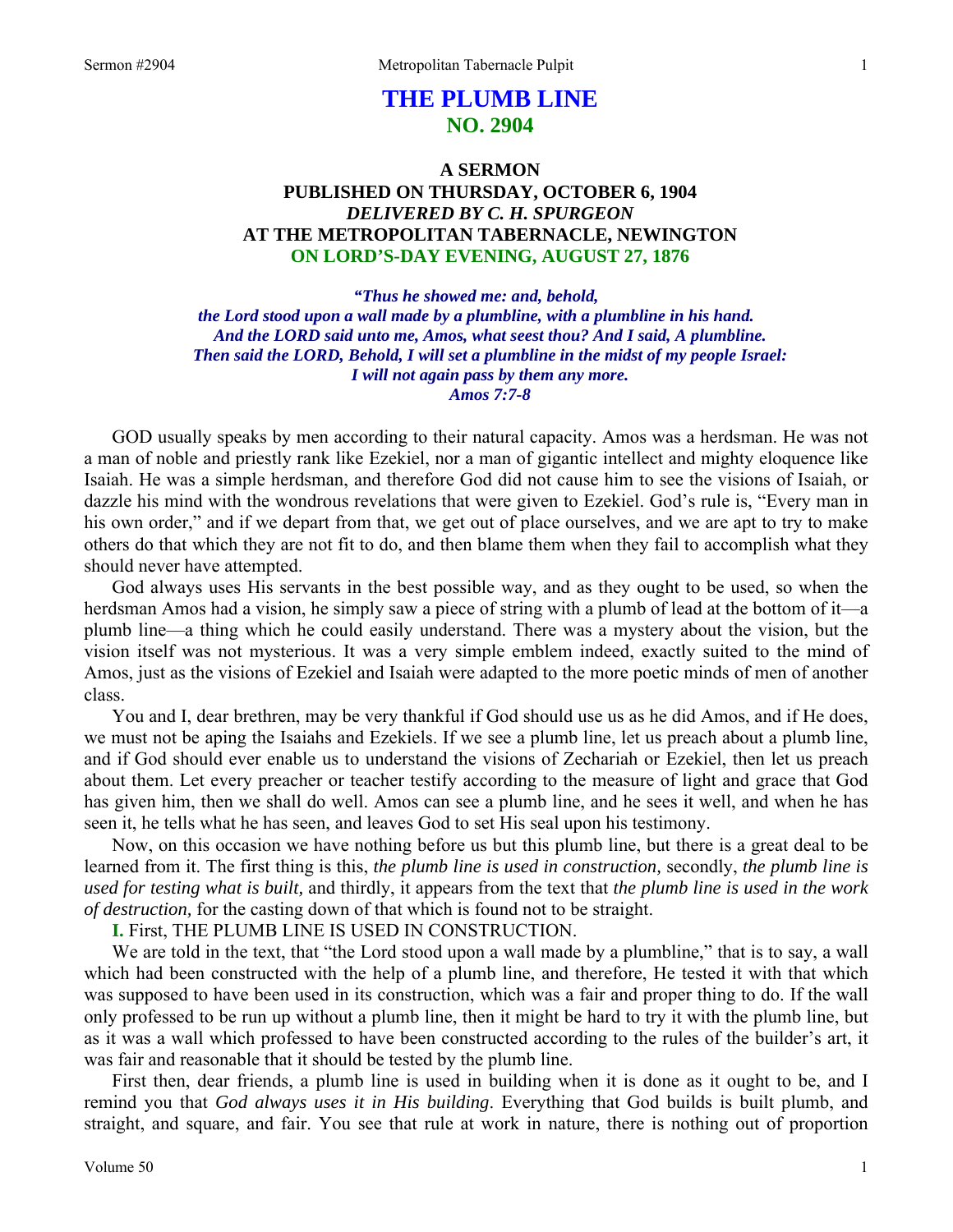there. Those who understand these things, and look deeply into them, will tell you that the very form and size of the earth have a connection with the blooming of a flower, or the hanging of a dewdrop upon a blade of grass, and that if the sun were larger or smaller than it is, or if the material of which the earth is formed were more dense, or different in any degree from what it is, then everything, the most magnificent and the most minute, would be thrown out of gear.

Someone of old used to say that God is the great Arithmetician, the great Master of geometry, and so He is. He never makes any mistakes in His calculations, there is not anything in the world that He has made in a careless manner. The mixing of the component parts of the air we breathe is managed with consummate skill, and if you could resolve a drop of water into its original elements, you would be struck by the wisdom with which God has adapted the proportions of each particle so as to make a liquid which man can drink.

Everything is done by order and rule, as in the changes of the various seasons, the movements of the heavenly bodies, and the arrangements of divine providence. God always has the plumb line in His hand. He never begins to build, as a careless workman would, that which might turn out to be right, or might turn out to be wrong, but He makes sure work of all that He does.

In spiritual matters, it is very manifest that whenever God is dealing with souls, He always uses the plumb line. In beginning with us, He finds that the very foundation of our nature is out of the perpendicular, and therefore, He does not attempt to build upon it, but commences His operations by digging it out.

The first work of divine grace in the soul is to pull down all that nature has built up. God says, "I cannot use these stones in My building. This man has been behaving himself admirably in some respects, and he thinks that he is building up a temple to My honor and glory with his own natural virtues, his own good works, and other things of a like character. But all this must be dug out." The man has taken a great deal of pains in putting it together, but it must all come out, and there must be a great hole left, the man must feel himself emptied, and abased, and humbled in the sight of God, for if God is to be everything to the man, then he himself must be nothing, and if Christ is to be his Savior, He must be a complete Savior, from beginning to end.

So, the foundation of human merit must be cleared right out, and flung away, for God could not build squarely upon it. With such a foundation as that, the plumb line would never mark a perpendicular wall.

After all human merit has been flung out, the Lord begins His gracious work by laying the foundation stone of a simple faith in Jesus Christ, and that faith, though simple, is very real. When a man professes to convert his fellow man, he only gives him a fictitious faith which is of no value to him, but when God saves a sinner, He gives him real faith. There may be little knowledge of the truth, but the little that the man knows is truth, and faith, though it is but as a grain of mustard seed, if it is of the right sort, is better than that faith which is as big as a mountain, yet all of the wrong sort, which will not stand in the time of testing. But the faith, which the Holy Spirit gives, is the faith of God's elect, the real faith which will endure even the tests which God applies to it.

Side by side with that faith, God puts true repentance. When a man attempts to convert his fellow man, he gives him a sham repentance, or perhaps he tells him that there is no need of any repentance at all. Certain preachers have been telling us lately, that it is a very easy matter to obtain salvation, and that there is no need of repentance, or if repentance is needed, it is merely a change of mind. That is not the doctrine that our fathers used to preach, nor the doctrine that we have believed.

That faith, which is not accompanied by repentance, will have to be repented of, so whenever God builds, He builds repentance fair and square with faith. These two things go together, the man just as much regrets and grieves over the past as he sees that past obliterated by the precious blood of Jesus. He just as much hates all his sin as he believes that his sin has been all put away.

The Lord never builds anything falsely in any man, or teaches him to reckon that to be true which is not true, but He builds with facts, with substantial verities, with true grace, and with a real and lasting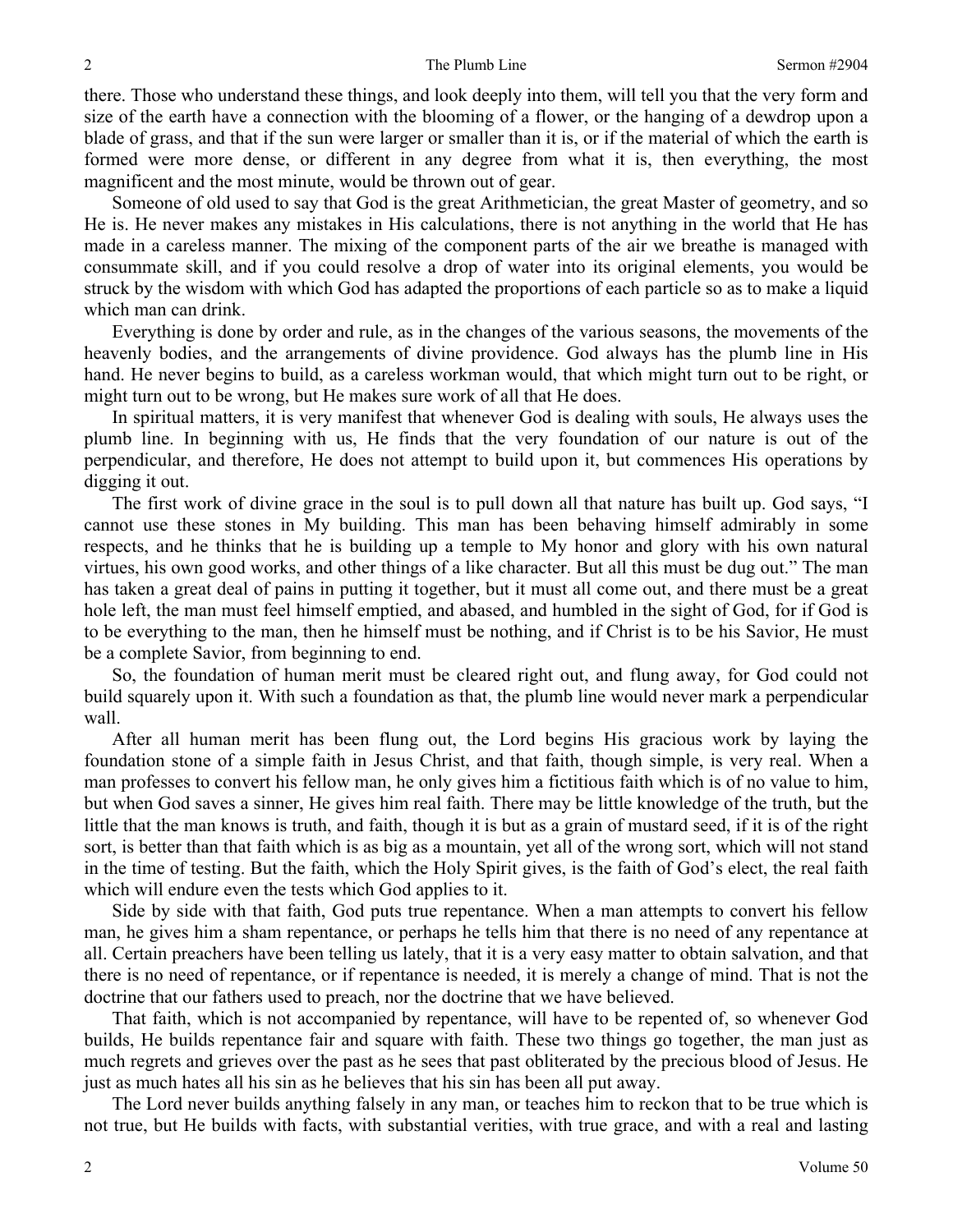work in the soul. When the Lord builds in a man, He builds with the plumb line in the sense of always building up that which is towards holiness. Have any of you fallen into sin? Rest assured that God did not build you in that way. Have sinful desires and lustings after evil been excited within you by any doctrine to which you have listened? Then you may be sure that it was not of God. "By their fruits shall ye know them," is an infallible test of doctrines as well as of disciples, and if any of you have embraced any form of doctrine which hinders you from being watchful, prayerful, careful, and anxious to avoid sin, you have embraced error, and not truth, for all God's building tends towards holiness, towards carefulness, towards a gracious walk to the praise and glory of God.

When the Lord builds a man up, He makes him conscientious, makes him jealous of Himself, makes him detect the very shadow of sin, so that before the sin itself comes upon him, he holds up his allcovering shield of faith, that he may be preserved from its deadly assaults. You may always know God's building because it is pure building, clean building, but if anybody builds you up in such a style that you can talk of sin as a trifle, and think that you may indulge in it, even in the least measure, with impunity, that is certainly not God's building.

And blessed be His name, when our souls are really given up into the Lord's hands, He will continue to build in us until He has built us up to perfection. There will come a day when sin, which now makes its nest in this mortal body of ours, shall find this body dissolving and crumbling back to the earth of which it was made, and then our emancipated spirits, delivered from the last taint and trace of sin—free from even the tendency to evil—shall soar away to be with Christ, which is far better, and to wait for the trumpet of the resurrection, when the body itself shall also be delivered from corruption, for the grave is a refining pot, and at the coming of Christ, our body shall be pure and white, like the garments of a bride arrayed to meet her bridegroom, and the soul, re-united with the body, shall have triumphed over every sin.

This is the way that God builds. He does not build us up so that we can go to heaven with our sin still working in us. He does not build us up to be temples for Him to dwell in, and let the devil also dwell in us. Antinomian building is not according to the fashion of God's building, but God builds up surely, solidly, truthfully, sincerely, and until we have reached that state of perfection which makes us fit for heaven.

Now, beloved, as God thus uses the plumb line in His building, I gather that *we also should use the plumb line in our building*. First, with regard to the upbuilding of our own soul, I would urge upon myself first, and then upon you next, the constant use of the plumb line. It is very easy to seek after speed, but to neglect to ensure certainty. There is such a thing as being in a dreadful hurry to do what had better never be done, or else be done in a very different style.

We see some people who become Christians in about two minutes, and I am devoutly thankful when that is really the case. We see some others become full-grown Christians in about two days, and instructors of others in the course of a week, and very speedily, they attain to such vast dimensions that there is no ordinary church that is big enough to hold them. That is very quick work, that is the way that mushrooms grow, but it is not the way that oaks grow. I urge you all to remember that often, the proverb "the more haste, the less speed," is true in spiritual things as well as in temporal.

My dear brother, if you only grow an inch in the course of ten laborious years, yet that growth is real, it is better than appearing to grow six feet in an hour, when that would only be disease puffing you up, and blowing you out. Often and often, the soul needs to use the plumb line to see whether that which is built so very quickly is really built perpendicularly, or whether it does not lean this way or that. As the work goes on, we should frequently stop, and say to ourselves, "Now, is this right? Is this real? Is this true?" Many a time, if we did that, we would have to fall on our knees and cry, "O Lord, deliver me from exalting myself above measure, and counting myself to be rich and increased with goods, when all the while, I am wretched, and miserable, and poor, and blind, and naked."

I would like you young men who are here to use the plumb line when you begin your spiritual lifebuilding. I mean this, your father and mother are members of a certain church, but do not you, therefore,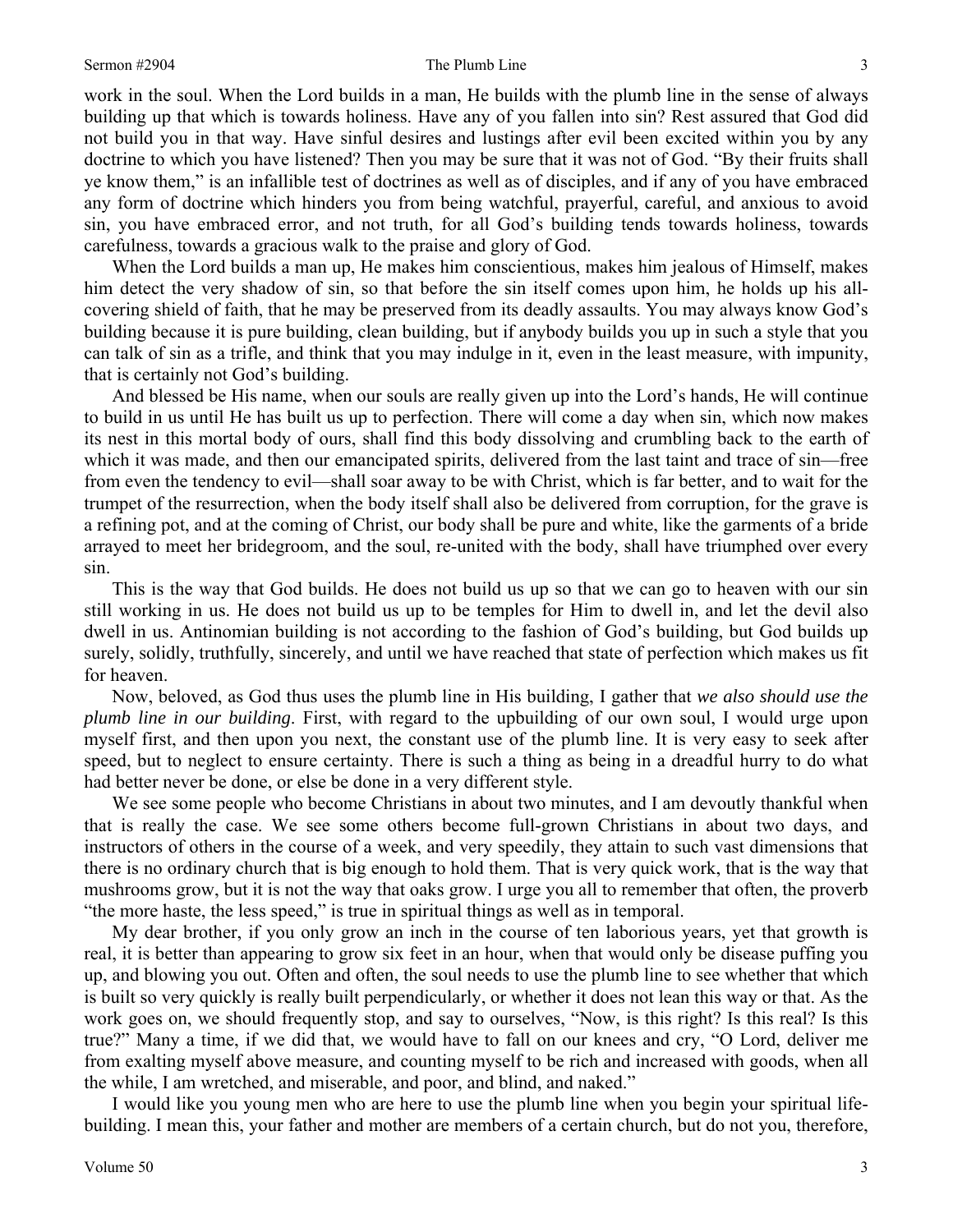go and join that church without a thorough investigation of the principles on which it is founded. Use the plumb line to see whether it is all straight and square. Try all the doctrines that are taught, and do not embrace that which is popular, but that which is Biblical. Then, try with the plumb line the ordinances of the church, do not submit to them simply because other people do so, but use the plumb line of Scripture to test them all.

You know that as a body, we are not afraid that you will ever read your Bible too much. We, as Baptists, have no objection to your bringing everything that is taught to the test of the Bible, for we know that we should be the gainers if you were to do that, but instead of using the plumb line of the Bible, many people have a newly invented test—the Book of Common Prayer, or Minutes of the Conference, or something else equally valueless.

Now, whatever respect I have for books of that sort, I prize my Bible infinitely above them all, and above all the volumes of decretals of popes, and councils, and conferences put together. I should not like to feel that I had been building, and building, and building, and building, and yet that there had been a radical error in the whole structure, for I had commenced with a mistake, and I had been building myself up, not in the most holy faith of the apostles, but in the most mischievous error of my own notions. Do, I pray you, apply the Bible plumb line continually to all your beliefs, and views, and practices.

But even before you do that, use the Gospel plumb line to see whether you really were ever born again, for our Lord Jesus said to Nicodemus, "Except a man be born again, he cannot see the kingdom of God." Do test yourselves as to whether you have really believed in Jesus Christ, for "without faith it is impossible to please God," and if you have believed in Him, take care that while you think you are getting more faith, more love, more patience, more of every grace, you keep the plumb line going, otherwise, you may get a great deal into the structure that you will have to take out again, and you will get the building out of the perpendicular, and the whole of it may come down with a crash.

And this plumb line is also to be used upon all work that is done on behalf of other people. There is much teaching, which has been given with a pure motive, but which, nevertheless, cannot endure this test. There are some little sects, still existing upon the face of the earth, that were formed with much labor by their originators, but they are evidently not gold, or silver, or precious stones, for they are passing away with the lapse of time.

I would like, as a minister of the Gospel, to do for God that which will endure the supreme test of the day of judgment. I should not like to build up a great church here, and then when I was dead and gone, for it to be scattered to the four winds, and to learn in heaven that I had been mistaken except as to the matter of my own salvation, and that consequently, while some good was done, there was ill done as well. No, we must constantly use the plumb line, so that what we build may be perpendicular, and may stand the test of the ages, and the test of God's great judgment seat.

Look to it, sirs, ye who are diligent, that you are diligent in spreading truth, and not error. See to it, ye who count up your many converts, that they are real converts, and not the mere fruit of excitement. See to it, ye who plod on from day to day so industriously seeking to save souls, that they are really saved, and truly brought to Christ, for if not, your work will be in vain. Churches that are built in a hurry will come down in a hurry, wood, hay, and stubble, that look all right in the building, will look terrible in the burning, when the day of the trial by fire shall come.

So that is our first point, that the plumb line is to be used in the construction of the building.

**II.** Secondly, THE PLUMB LINE IS TO BE USED FOR TESTING THE BUILDING WHEN IT IS BUILT.

Do not let us judge either ourselves or one another simply by the eye. I have frequently thought that a building was out of the perpendicular when it was not, and I have sometimes thought it perpendicular when it really was not so. The human eye is readily deceived, but the plumb line is not, it drops straight down, and at once shows whether the wall is upright or not .*We must continually use upon ourselves the plumb line of God's Word*.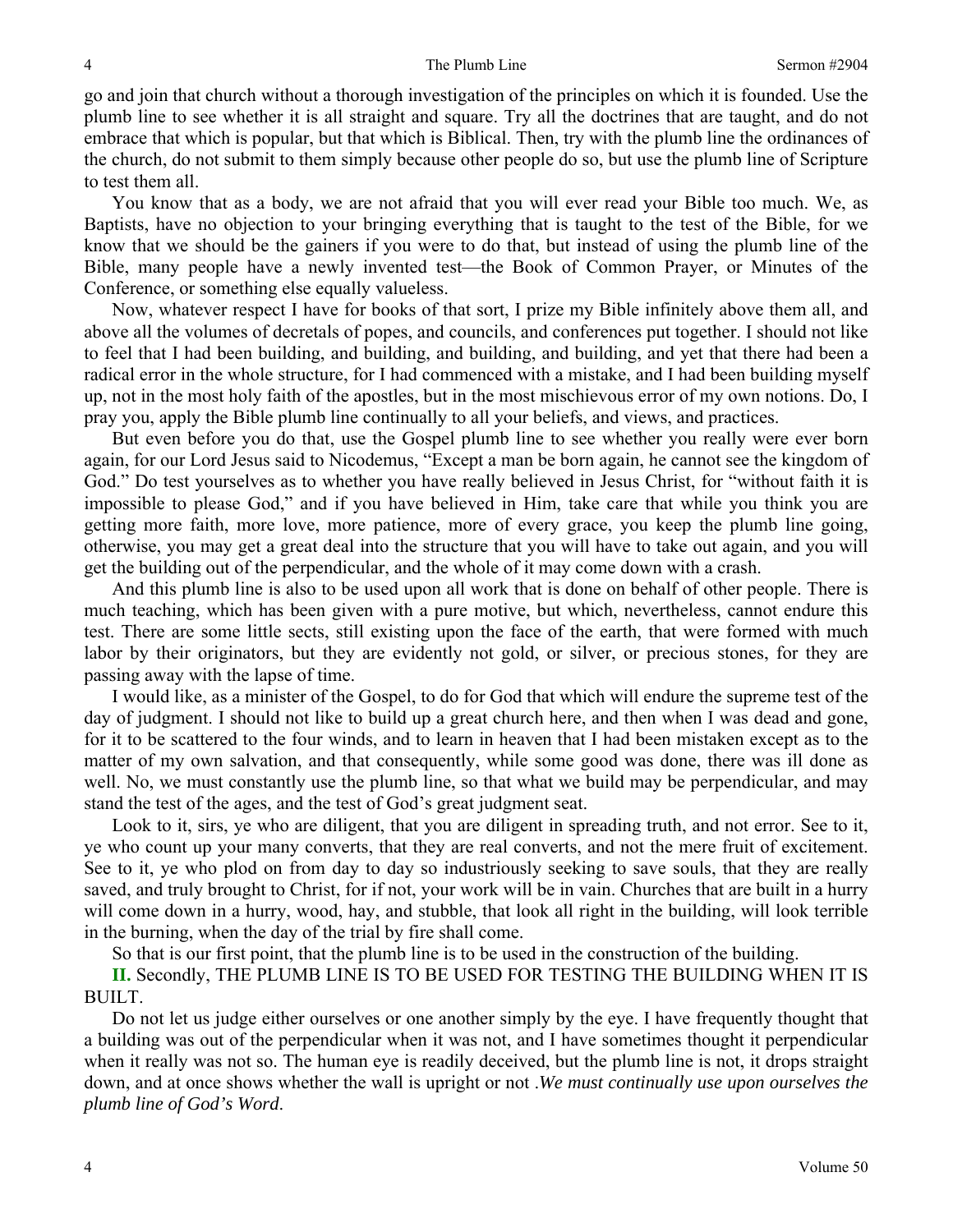#### Sermon #2904 5

Here is a wall that needs to be tested—the wall of self-righteousness. This man thinks he is all right. He never did anything very wrong. Moreover, he is religious in his way. He says that he has kept the law from his youth up. That is a fine piece of wall, is it not?—with some very handsome stones inlaid therein with fair colors. You are very proud of it my dear friend, but if I put the Bible plumb line to your life, you will be astonished to find how much out of the perpendicular it is.

The plumb line is according to this standard, "If any man will be saved by his own works, he must keep the law of the Lord perfectly, for he who is guilty of the breach of any one of God's commandments, has broken the whole law, 'therefore by the deeds of the law there shall no flesh be justified in His sight.'" That condemns your wall, does it not?—because you have not at all times kept the whole law in the fullness of the meaning which Christ gave to it. If you are to be saved by works, there must not be a single flaw in the whole wall of your life. If there is, it is not in the perpendicular.

Here is another wall, built by a man who says that he is doing his best, and trusting to Christ to make up for his deficiencies. Well, my dear friend, your wall is sadly out of the perpendicular, because there is a text which says, "Christ is all," and I know that the Lord Jesus Christ will never be willing to be put side by side with such a poor creature as you are, to be jointly used with yourself to your soul's salvation.

Remember that in the Gospel plan, it is not Christ and Co., it must be all Christ or no Christ at all. So if you are depending partly upon self, and partly upon Him, my plumb line shows that your wall is out of the perpendicular, and that it will have to come down.

Another man is depending upon rites and ceremonies. Now, there are some very strong texts in Scripture concerning that matter. Here is one, "To obey is better than sacrifice, and to hearken than the fat of rams." Will you come before God bringing the blood of beasts or costly offerings? Has He not told you that to come before Him with a broken and a contrite heart, and especially, to come unto Him through the merit of the one great sacrifice offered by His Son, is the only acceptable way of approaching Him? The most gorgeous ceremonies in the whole world cannot save a single soul. That wall is out of the perpendicular, and must come down.

Here is another man, who says, "I am, as often as I can be, a hearer of the Word." I am glad that you are, but if you are only a hearer, and not a doer of the Word, your wall is out of the perpendicular, for if it is good to hear what is right, it is better still to do it, and your condemnation will be all the more terrible if you have known what you ought to do, and yet have not done it. There are many of you who come here, and who have been coming for a long time, who, I hope, will be led to do much more than simply come to hear, for I trust that you will be led by the Holy Spirit, to lay hold on eternal life. If not, your wall will not endure the test of the Bible plumb line, which plainly shows that you are quite out of the perpendicular.

There are many other bowing walls, beside those I have mentioned, but I cannot stop to try them now. I would, however, most earnestly urge you all to remember that if you do not test yourself by the plumb line of God's Word, *if you are God's servant, you will be tried and tested*.

Have you never known what it is to be laid aside on a bed of sickness, and to have everything about you tried? In times of acute pain, I have had every morsel of what I thought to be gold and silver put into the fire, piece by piece, by the Master Himself, until He has put it all in. Thank God, some of it has been proved to be gold, and has come out all the brighter for the testing, but oh, how much of it has proved to be alloy, or even worthless dross!

You can have a great deal of patience when you have not any pain, and you can have a great deal of joy in the Lord when you have got joy in your worldly prosperity, and you can have any quantity of it when you have no troubles to test its reality. But the real faith is that which will endure the trial by fire. The real patience is that which will bear intense agony without a murmur of complaint. The Lord will test and try you my brother, sooner or later, if you are His. He will be sure to use the plumb line, so you had better use it yourself. It may save you much anxiety in the future if you stop now to question yourself, and to inquire whether these things are real and true to you or not.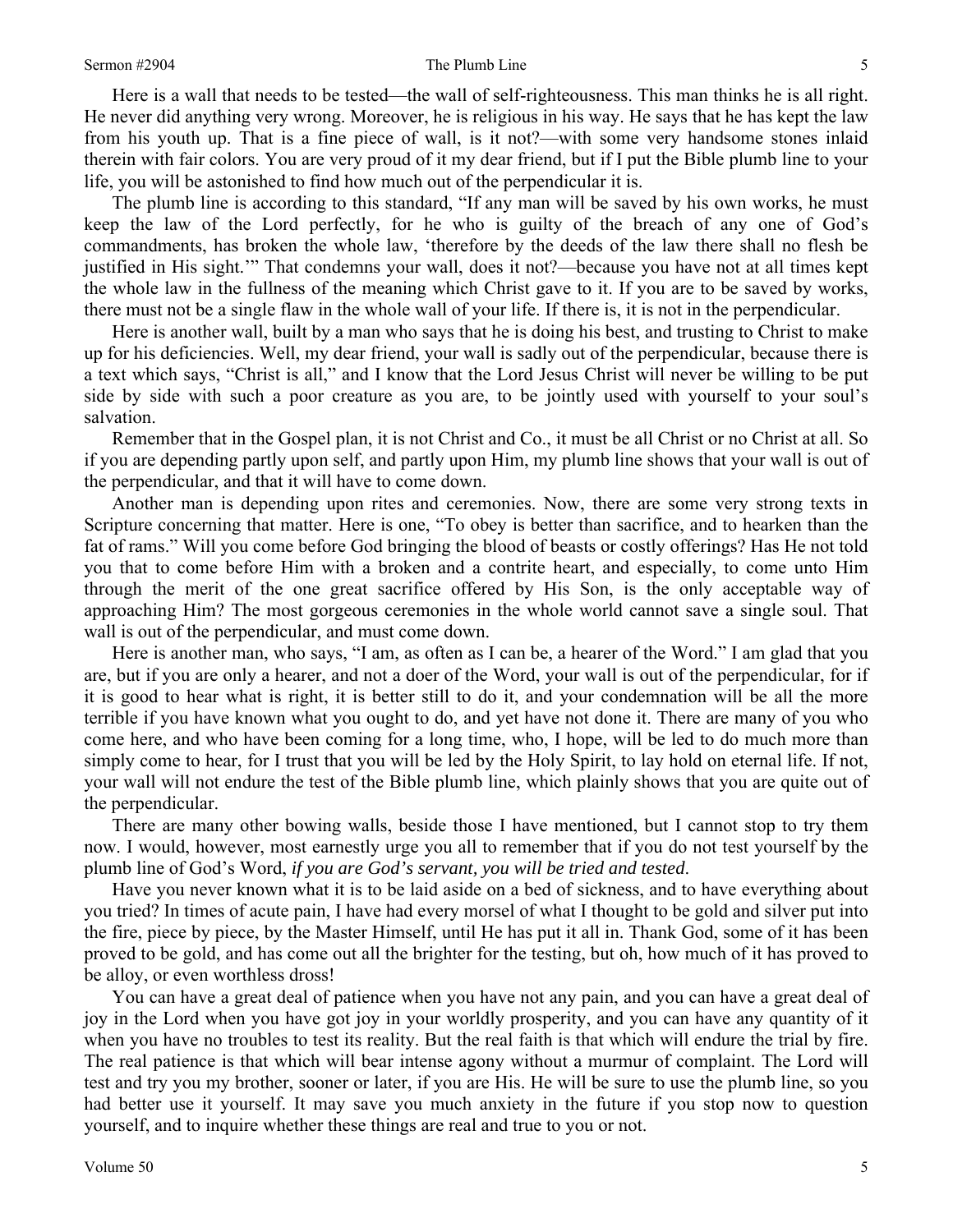And remember, once more, that *God will use the plumb line, at the last great day to test everything*. How many of us could hear, without a tremor, the intimation that God had summoned us to appear before His bar? O my brethren and sisters, if the great scales of divine justice were swinging from this ceiling now, and the Judge of all said to you, "Step in, and let me see what is your weight," is there one of us who could solemnly and sincerely rise and say, "Lord, I am ready for the weighing"?

Yes, I trust that many could say, each one for himself or herself, "There is not anything good in me, but my hope is fixed on Christ alone, and though I am not what I ought to be, nor what I want to be, nor what I shall be, yet 'by the grace of God I am what I am.' My profession of being a Christian is not a lie, it is not a pretense, it is not a piece of religious masquerade, it is true, great God, it is true."

My brother, my sister, if you can say that, you may step into the scales without any fear, for the contrite and believing heart can endure being weighed. But into the scales you will have to go whether you are ready or not. Your building will all have to be tested and tried. Some of you have built fine mansions, and towers, and palaces, but the plumb line will be applied to them all, and it is God Himself who will use the plumb line in every case. No counterfeit will be allowed to pass the pearly gates, nor anything that defiles, or works abomination, or makes a lie.

At the last great day, none shall pass from beneath the eye of the Judge of all without due examination. He will not suffer even one of the guilty to escape, nor condemn any one of those who have been absolved for Christ's sake. It will be a right and just judgment that will be given in that day, but judgment there will be.

**III.** My last point is this, THE PLUMB LINE IS USED IN THE WORK OF DESTRUCTION.

When a city wall was to be battered down, the general would sometimes say, "This wall is to be taken down to this point," and then the plumb line was hung down to mark how far they were to go with the work of destruction. They thus marked out that part which might be spared, and that which must be destroyed.

Now, in the work of destruction, God always uses the plumb line, and *He goes about that work very slowly*. He shows that He does not like it. When the Lord is going to save a sinner, He has wings to His feet, but when He is going to destroy a sinner, He goes with leaden footsteps, waiting, and warning many times, and while He waits and warns, sighing, and crying, "How shall I give thee up?" He even goes so far as to use an oath, saying, "As I live, saith the Lord GOD, I have no pleasure in the death of the wicked; but that the wicked turn from his way and live."

God never brings men to judgment, as the infamous Judge Jeffreys did, in a great haste. He would hurry them off to the gallows, with indecent speed, but at the last great day, there will be a solemn and stately pomp about the whole dread assize—the sounding of the trumpet, the bursting of the graves, the setting up of the great white throne, the opening of the books, and the majestic appearance of Him from whose face heaven and earth will flee away.

And when the judgment begins, it will not be without due order, nor will it be without keen perception of all differences. There will hang the infallible plumb line. That which is perpendicular will be declared to be perpendicular, and that which bows will be shown tottering to its fall, for before the Judge's eye, and before the eyes of the assembled universe, shall hang a plumb line, with these words above it, "He which is filthy, let him be filthy still…and he that is holy, let him be holy still."

The whole judgment shall be according to the plumb line. *Not a soul, in that great day, will be sent to hell who does not deserve to go there.* If there is any man, who can plead that it would be unjust to condemn him—if he can truthfully prove that he has been obedient up to the measure of his light—if he can prove that justice is on his side—God will not do an unjust turn to him, or to any other man. Those awful gates that grind upon their iron hinges, never yet opened to receive a soul damned unjustly. It would be impossible, in the very nature of things, for such a thing to happen.

If any man could truly say, "This is unjust," he would have taken away the sting of hell, for this is the essence and the soul of hell, "I am wrong, and can never get right. I am wrong, and do not want to get right, I am so wrong that I love the wrong, and make evil to be my good, and good to be my evil. I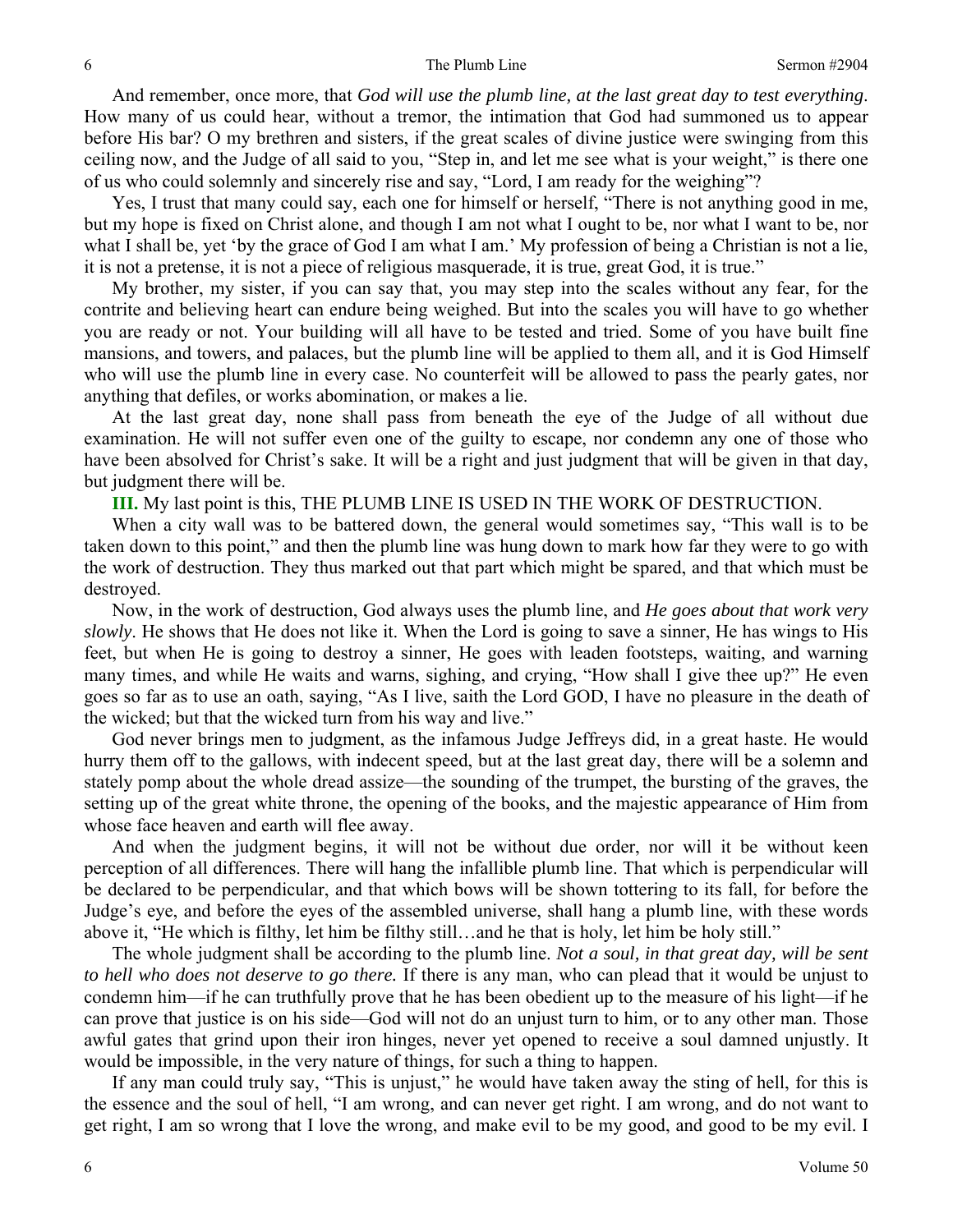#### Sermon #2904 **The Plumb Line** 7

hate God, for it is impossible, while I am in such a state as this, that I can be otherwise than unhappy, and this is the greatest hell that can happen to a man—not to love God, and not to love right." That is the flame of hell, the worm that gnaws forever—that being out of gear with God—that being out of harmony with the Most High forever. I believe that there needs to be no fiercer hell than that. So the final judgment will be according to the plumb line, so that no one will be condemned unjustly.

You talk to me about the fate of the heathen who have never heard the Gospel, and I reply, "I know very little about them, but I know that God is just, so I leave them in His hands, knowing that the Judge of all the earth will do right." There will not be one pang, to a soul in hell, more than that soul deserves—not a single spasm of despair, or a sinking in hopelessness, that is imposed by the arbitrary will of God. It will be a terrible reaping for them, when they reap sheaves of fire, but they will only reap what they have sown. There will be an awful pouring out of divine vengeance upon the vessels of wrath fitted to destruction, but no one will be able to say that the judgment is unjust.

The lost will themselves feel that they only have to eat as they baked, and to drink as they brewed. It will all be just to them, and this is what will make the teeth of the serpent of hell, and the flame of its fire—that it is all just—that if I were myself judge, I must condemn myself to what I have to suffer. Think of that, and escape from the wrath to come.

And as that plumb line hangs there, in that great day of account, *there will be differences made between some lost men and other lost men*. All hell is not the same hell, any more than all flesh is the same flesh. That man knew His Lord's will and did it not, lay on the lashes to the full that the law allows. That other man did not obey His Lord's will, but then, he did not know it, so he shall be beaten with few stripes. Few will be too many for anyone to bear, so do not run the risk of them.

But oh, the many stripes, what will they be? There are the lost that perished in Sodom and Gomorrah—those filthy beings whose sins we dare not think upon. There they are, and there is the hell they suffer. There hangs the plumb line, and by His unerring justice, God awards their doom. But what will He award to you, and you, and you, who have heard the Gospel simply and plainly preached, and yet have rejected Christ? You will have to go lower down in hell than the inhabitants of Sodom and Gomorrah, for God's plumb line tells us that sin against light is the worst of sin, and that the willful rejection of the atoning blood flowing from the loving Savior's wounds, is the climax of all iniquity.

That is how the plumb line will work. And when you come up, you rich man, who has spent your money in sin—and when you come up, you poor man, who works so hard—there shall be a difference between the one of you and the other—between the seducer, whom the world allows to enter into her drawing room, and the poor girl whom he led astray, for though both are guilty, God will make a difference, not as men make it here, but quite the other way.

The man of talent, and of rank, and of position, who frittered away his whole existence in the life of a butterfly—there will be a difference between his sentence and that of the obscure, uneducated individual, who did sin, but not as he did who had the greater gifts. To put one talent in a napkin brings its due punishment, but to bury or misuse ten talents, shall bring a tenfold doom, for there will hang that plumb line, and by the rules of infinite justice everything shall be determined.

"This is dreadful talk," some of you may be saying. It is, it is, and it is a dreadful business altogether for the lost—that being driven from God's presence when you die—hearing Him say, "Depart, ye cursed, into everlasting fire, prepared for the devil and his angels." You do not like to hear about this, and I do not like to preach about it, only I must do so, lest you come unto that place of torment because I failed to warn you. Then might you say, in your despair, "O cursed preacher! O unfaithful minister! You tried to tickle our ears with pleasant things, but you left out all allusions to the wrath to come. You toned down the truth, you softened it, and now we are ruined forever through your wicked desire to please our foolish ears."

O sirs, you will never be able to truthfully say that, for I do pray you to escape from that awful future. Run no risk of it. I think every one of you would like to have his house insured against fire, and to know that as far as proper title deeds go, whatever you have is held on a good tenure. Then, I implore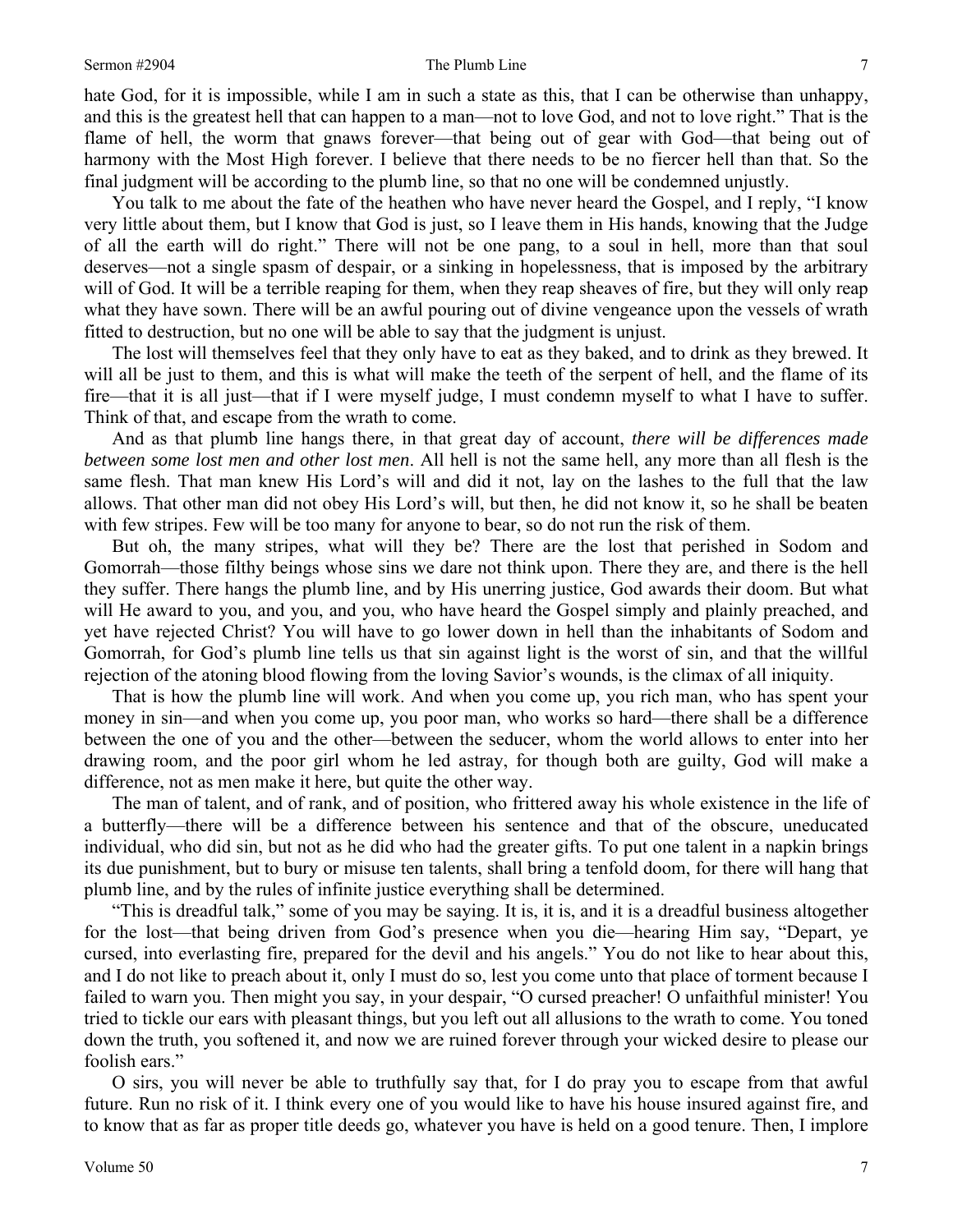you, make sure work for eternity by laying hold on Christ Jesus. Yield yourself up to Him, that He may make you right where you are wrong, put you in gear with God, and set you running parallel with the will of the Most High, that He indeed, may build you up on the perpendicular, on the solid foundation of His eternal merits by faith, through the power of the ever-blessed Spirit—that you may be so built that when God Himself holds the plumb line, it may hang straight down, and He will be able to say, "It is all right." Happy will you be if you hear His verdict, "Well done, good and faithful servant; thou hast been faithful in a few things, I will make thee ruler over many things. Enter thou into the joy of your Lord."

May God grant this mercy to each one of you, for Jesus Christ's sake! Amen.

# **EXPOSITION BY C. H. SPURGEON**

## *1 CORINTHIANS 3*

**Verse 1.** *And I, brethren, could not speak unto you as unto spiritual, but as unto carnal, even as unto babes in Christ.* 

Their spiritual part had not grown strong. Their old carnal nature still had the preponderance, so Paul was obliged to address that which was the bigger half of them.

**2.** *I have fed you with milk,*

That is a blessing.

**2.** *And not with meat:*

That is not a blessing. It is a great privilege to be fed even with the simple doctrines of grace, with the milk of the Gospel, but it is a higher gift to have such a spiritual constitution as to be able to eat the strong meat of the Word.

**2-3.** *For hitherto ye were not able to bear it, neither yet now are ye able. For ye are yet carnal: for whereas there is among you envying, and strife, and divisions, are ye not carnal, and walk as men?* 

As ordinary, unregenerate men.

**4.** *For while one saith, I am of Paul; and another, I am of Apollos; are ye not carnal?* 

Is not this just how common, ordinary men would do? Where is your spiritual-mindedness if you so act?

**5.** *Who then is Paul,—* 

Mark, it is Paul himself who asks this question. He puts his own name here in order to show that he does not despise Apollos any more than he despises himself.

**5-9.** *Who then is Paul, and who is Apollos, but ministers by whom ye believed, even as the Lord gave to every man? I have planted, Apollos watered; but God gave the increase. So then neither is he that planteth any thing, neither he that watereth; but God that giveth the increase. Now he that planteth and he that watereth are one: and every man shall receive his own reward according to his own labour. For we are labourers together with God: ye are God's husbandry,—* 

You are God's tilled ground.

Then the apostle works out the same thought under another image, turning from agriculture to architecture.

**9-10.** *Ye are God's building. According to the grace of God which is given unto me, as a wise masterbuilder, I have laid the foundation, and another buildeth thereon.* 

Paul began the churches, he was the first preacher of the Gospel in Corinth, and also in other places, and other preachers followed in his footsteps. When a man lays a good foundation, he always feels anxious that those who come after him should build in the same substantial manner as he has begun. It is a great grief to a man if he sees that after he has laid a foundation of truth, somebody else follows, and builds up an error on the top of it. Alas, men do that still sometimes.

**10-15.** *But let every man take heed how he buildeth thereupon. For other foundation can no man lay than that is laid, which is Jesus Christ. Now if any man build upon this foundation gold, silver, precious*